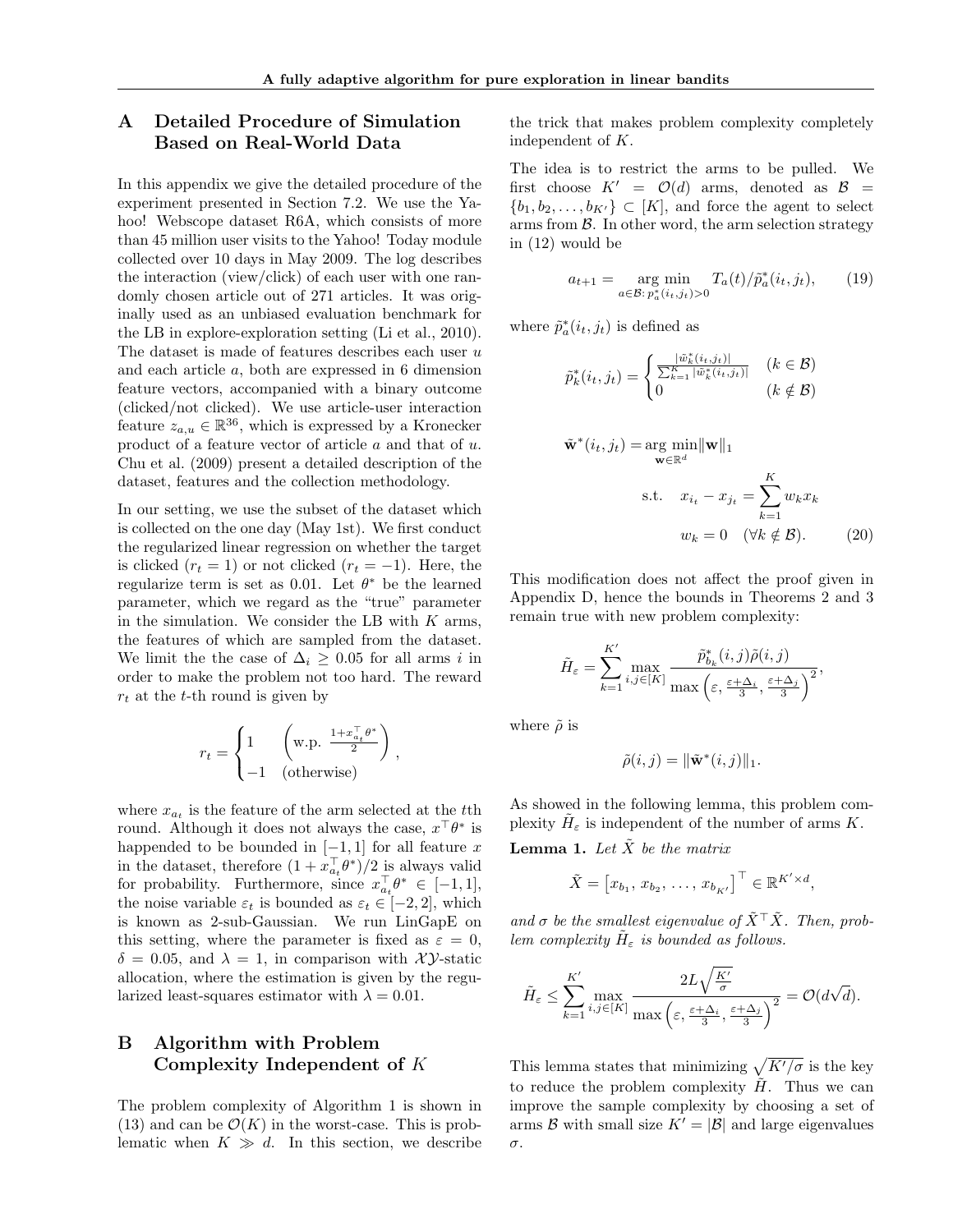*Proof of Lemma 1.* Due to the constraint in (20), we have

$$
x_i - x_j = \tilde{X} \tilde{\mathbf{w}}^*(i, j).
$$

Using this, we can derive the upper bound of  $\tilde{\rho}(i, j)$  as follows.

$$
\tilde{\rho}(i,j) = \sum_{k=1}^{K} |\tilde{w}_k^*(i,j)|
$$
\n
$$
= \sqrt{\left(\sum_{k=1}^{K} |\tilde{w}_k^*(i,j)|\right)^2}
$$
\n
$$
\leq \sqrt{K' \left(\sum_{k=1}^{K} |\tilde{w}_k^*(i,j)|^2\right)}
$$
\n
$$
= \sqrt{K'(\tilde{\mathbf{w}}^*(i,j))^\top \tilde{\mathbf{w}}^*(i,j)}
$$
\n
$$
\leq \sqrt{K'(\tilde{\mathbf{w}}^*(i,j))^\top \tilde{X}^\top \tilde{X} \tilde{\mathbf{w}}^*(i,j)}
$$
\n
$$
\times \max_{\mathbf{w} \in \mathbb{R}^d} \sqrt{\frac{\mathbf{w}^\top \mathbf{w}}{\mathbf{w}^\top \tilde{X}^\top \tilde{X} \mathbf{w}}}
$$
\n
$$
= \sqrt{\frac{K'}{\sigma}} (\tilde{\mathbf{w}}^*(i,j))^\top \tilde{X}^\top \tilde{X} \tilde{\mathbf{w}}^*(i,j)
$$
\n
$$
\leq \sqrt{\frac{K'}{\sigma}} \|x_i - x_j\|_2
$$
\n
$$
\leq 2L \sqrt{\frac{K'}{\sigma}}.
$$

Considering that  $\tilde{p}^*(i, j) \leq 1$  and  $K' = \mathcal{O}(d)$ , we have

$$
\tilde{H}_{\varepsilon} \leq \sum_{k=1}^{K'} \max_{i,j \in [K]} \frac{2L\sqrt{\frac{K'}{\sigma}}}{\max\left(\varepsilon, \frac{\varepsilon + \Delta_i}{3}, \frac{\varepsilon + \Delta_j}{3}\right)^2} = \mathcal{O}(d\sqrt{d}),
$$

which does not depend on *K*.

 $\Box$ 

# C Derivation of Ratio  $p_k^*(i,j)$

In this appendix, we present the derivation of  $p_k^*(i, j)$ defined in (10) and the proof of Lemma 2, which bounds the matrix norm when the arm selection strategy based on the ratio  $p_k^*(i, j)$ .

The original problem of reducing the interval of confidence bound for given  $y \in \mathcal{Y} = \{x - x' | x, x' \in \mathcal{X}\}\)$  is to obtain

$$
\argmin_{\mathbf{x}_n} \|y\|_{(A_{\mathbf{x}_n}^{\lambda})^{-1}}
$$

in the limit of  $n \to \infty$ . Since we choose features from the finite set  $X$  in the LB, the problem becomes

$$
\min_{C_i \in \mathbb{N} \cup \{0\}} y^\top \left(\frac{\lambda}{n} I + \sum_{i=1}^K \frac{C_i}{n} x_i x_i^\top\right)^{-1} y \quad \text{s.t.} \sum_{i=1}^K C_i = n. \tag{21}
$$

where the  $C_i$  represents the number of times that the arm  $i \in [K]$  is pulled before the *n*-th round.

We first conduct the continuous relaxation, which turns the optimization problem (21) into

$$
\min_{p_i \ge 0} y^\top \left(\frac{\lambda}{n} I + \sum_{i=1}^K p_i x_i x_i^\top\right)^{-1} y \quad \text{s.t.} \sum_{i=1}^K p_i = 1,
$$

where  $p_i$  corresponds to the ratio  $C_i/n$ . Although this relaxed problem can be solved by convex optimization, it is not suited for the LB setting because the solution depends on the sample size *n*. Therefore, we consider the asymptotic case, where the sample size *n* goes to infinity.

It is proved (Yu et al., 2006, Thm. 3.2) that the continuous relaxed problem is equivalent to

$$
\min_{p_i, w_i} \left\| y - \sum_{i=1}^K w_i x_i \right\|^2 + \frac{\lambda}{n} \sum_{i=1}^K \frac{w_i^2}{p_i}
$$
\n
$$
\text{s.t.} \sum_{i=1}^K p_i = 1, \ p_i \ge 0, \ p_i, w_i \in \mathbb{R}.\tag{22}
$$

Since we consider  $y \in \mathcal{Y}$ , there always exists  $w_i$ such that  $y = \sum_{i=1}^{K} w_i x_i$ . Then,  $\{w_i\}$  such that  $||y - \sum_{i=1}^{K} w_i x_i|| > 0$  cannot be the optimal solution for sufficiently small  $\lambda/n$  and thus the optimal solution has to satisfy  $||y - \sum_{i=1}^{K} w_i x_i|| = 0$ . Therefore, the asymptotic case of (22) corresponds to the problem

$$
\min_{p_i, w_i} \sum_{i=1}^{\infty} \frac{w_i^2}{p_i}
$$
\n
$$
\text{s.t. } y = \sum_{i=1}^K w_i x_i
$$
\n
$$
\sum_{i=1}^K p_i = 1, \ p_i \ge 0, \ w_i \in \mathbb{R}, \tag{23}
$$

the KKT condition of which yields the definition of  $p^*$ and  $\mathbf{w}^*$  in (10) and (11), respectively. Hence,  $\rho(i, j)$ , the optimal value of  $(11)$ , is the optimal value of  $(23)$ as well.

If we employ the arm selection strategy in (12) based on  $p^*$  in (10), we can bound the matrix norm  $||x_i$  $x_j\|_{A_t^{-1}}$  as described in the following lemma.

**Lemma 2.** *Recall that*  $\rho(i, j)$  *and*  $p_k^*(i, j)$  *are defined in* (15) *and* (10)*, respectively. Let*  $T_i(t)$  *be the number of times that the arm i is pulled before the t-th round. Then, the matrix norm*  $||x_i - x_j||_{A_t^{-1}}$  *is bounded by* 

$$
||x_i - x_j||_{A_t^{-1}} \le \sqrt{\frac{\rho(i,j)}{T_{i,j}(t)}},
$$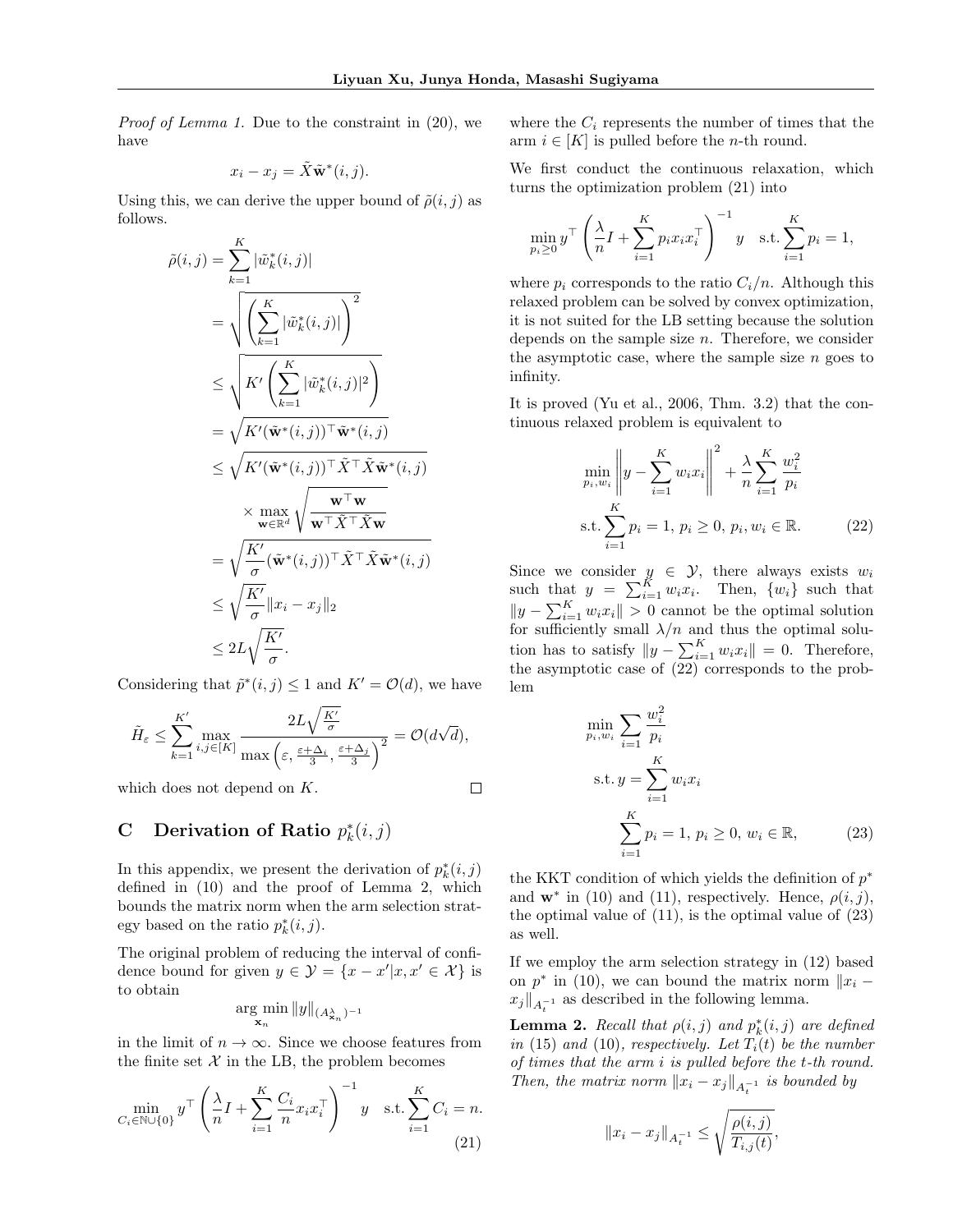*where*

$$
T_{i,j}(t) = \min_{\substack{k \in [K]: \\ p_k^*(i,j) > 0}} T_k(t) / p_k^*(i,j).
$$

This lemma is proved by the following lemma.

**Lemma 3.** Let *A* be a positive definite matrix in  $\mathbb{R}^{d \times d}$ *and*  $x, y$  *be vectors in*  $\mathbb{R}^d$ *. Then, for any constant*  $\alpha$  > 0*,*

$$
y^\top (A + \alpha x x^\top)^{-1} y \le y^\top A^{-1} y
$$

*holds.*

*Proof.* By Sherman-Morrison formula (Sherman and Morrison, 1950) we have,

$$
y^{\top} (A + \alpha x x^{\top})^{-1} y = y^{\top} \left( A^{-1} - \frac{\alpha A^{-1} x x^{\top} A^{-1}}{1 + \alpha x^T A^{-1} x} \right) y
$$
  
=  $y^{\top} A^{-1} y - y^{\top} \frac{\alpha A^{-1} x x^{\top} A^{-1}}{1 + \alpha x^T A^{-1} x} y$   
 $\leq y^{\top} A^{-1} y.$ 

The last inequality follows from the fact that  $A^{-1}$  is positive definite.  $\Box$ 

Using Lemma 3, we can prove Lemma 2 as follows.

*Proof of Lemma 2.* By the definition of  $A_t$ , we have

$$
A_t = \lambda I + \sum_{k=1}^K T_k(t) x_k x_k^\top.
$$

Then, for

$$
\tilde{A}_t = \lambda I + \sum_{k=1}^K p_k^*(i, j) T_{i,j}(t) x_k x_k^{\top},
$$

we have

$$
||x_i - x_j||_{A_t^{-1}} \leq ||x_i - x_j||_{\tilde{A}_t^{-1}}
$$

from Lemma 3 and the fact

$$
T_k(t) \le p_k^*(i,j)T_{i,j}(t),
$$

which can be inferred from the definition of  $T_t(i, j)$ . Therefore, proving

$$
||x_i - x_j||_{\tilde{A}_t^{-1}}^2 \le \frac{\rho(i,j)}{T_{i,j}(t)}
$$

completes the proof of the lemma.

For convenience, we write  $x_i - x_j$  as *y*. The KKT condition of (23) implies that  $w_k^*(i, j)$  and  $p_k^*(i, j)$  satisfy

$$
w_k^*(i, j) = \frac{1}{2} p_k^*(i, j) x_k^\top \gamma
$$
  

$$
y = \frac{1}{2} \sum_{k=1}^K p_k^*(i, j) x_k x_k^\top \gamma,
$$

where  $\gamma \in \mathbb{R}^d$  corresponds to the Lagrange multiplier. Therefore, the optimal value  $\rho(i, j)$  can be written as

$$
\rho(i,j) = \sum_{i=1}^{K} \frac{w^*_{k}^{2}(i,j)}{p^*_{k}(i,j)} = \frac{1}{4} \gamma^{\top} \left( \sum_{k=1}^{K} p^*_{k}(i,j) x_k x_k^{\top} \right) \gamma.
$$

Now, let *B* be denoted as

$$
B = \left(\sum_{k=1}^K p_k^*(i,j)x_k x_k^\top\right).
$$

Then, since  $y = \frac{1}{2}B\gamma$ , we have

$$
y^{\top} \tilde{A}_t^{-1} y - \frac{\rho(y)}{T_{i,j}(t)} = \frac{1}{4} \gamma^{\top} B^{\top} \tilde{A}_t^{-1} B \gamma - \frac{1}{4T_{i,j}(t)} \gamma^{\top} B \gamma
$$
  

$$
= \frac{1}{4} \gamma^{\top} \left( B^{\top} - \frac{\tilde{A}_t}{T_{i,j}(t)} \right) \tilde{A}_t^{-1} B \gamma
$$
  

$$
= -\frac{1}{4} \gamma^{\top} \frac{\lambda}{T_{i,j}(t)} \tilde{A}_t^{-1} B \gamma
$$
  

$$
\leq 0.
$$

The inequality follows from the fact that both of  $\tilde{A}_t^{-1}$ and *B* are positive semi-definite matrices.

### D Proofs of Theorems

In this appendix, we give the proofs of Theorems 1, 2, and 3, which are the main theoretical contribution of this paper. In the proof, we assume that the event  $\mathcal E$ defined as

$$
\mathcal{E} = \{ \forall t > 0, \, \forall i,j \in [K], \, |\Delta(i,j) - \hat{\Delta}_t(i,j)| \leq \beta_t(i,j) \}
$$

occurs, where  $\Delta(i, j) = (x_i - x_j)^T \theta$  is the gap of expected rewards between arms *i* and *j*. The following lemma states that this assumption holds with high probability.

**Lemma 4.** Event  $\mathcal E$  holds w.p. at least  $1 - \delta$ .

Combining Prop. 2 and union bounds proves this lemma.

#### D.1 Proof of Theorem 1

Let  $\tau$  be the stopping round of LinGapE. If  $\Delta(a^*, \hat{a}^*) > \varepsilon$  holds, that is the returned arm  $\hat{a}^*$  is worse than the best arm  $a^*$  by  $\varepsilon$ , then we have

$$
\Delta(a^*, \hat{a}^*) > \varepsilon \ge B(\tau) \ge \hat{\Delta}_{\tau}(a^*, \hat{a}^*) + \beta_{\tau}(a^*, \hat{a}^*).
$$

The second inequality holds for stopping condition  $B(\tau) \leq \varepsilon$  and the last follows from the definition of  $B(\tau)$  (Line 5 in Algorithm 2). From this inequality, we can see that  $\Delta(a^*, \hat{a}^*) > \varepsilon$  means that event  $\mathcal E$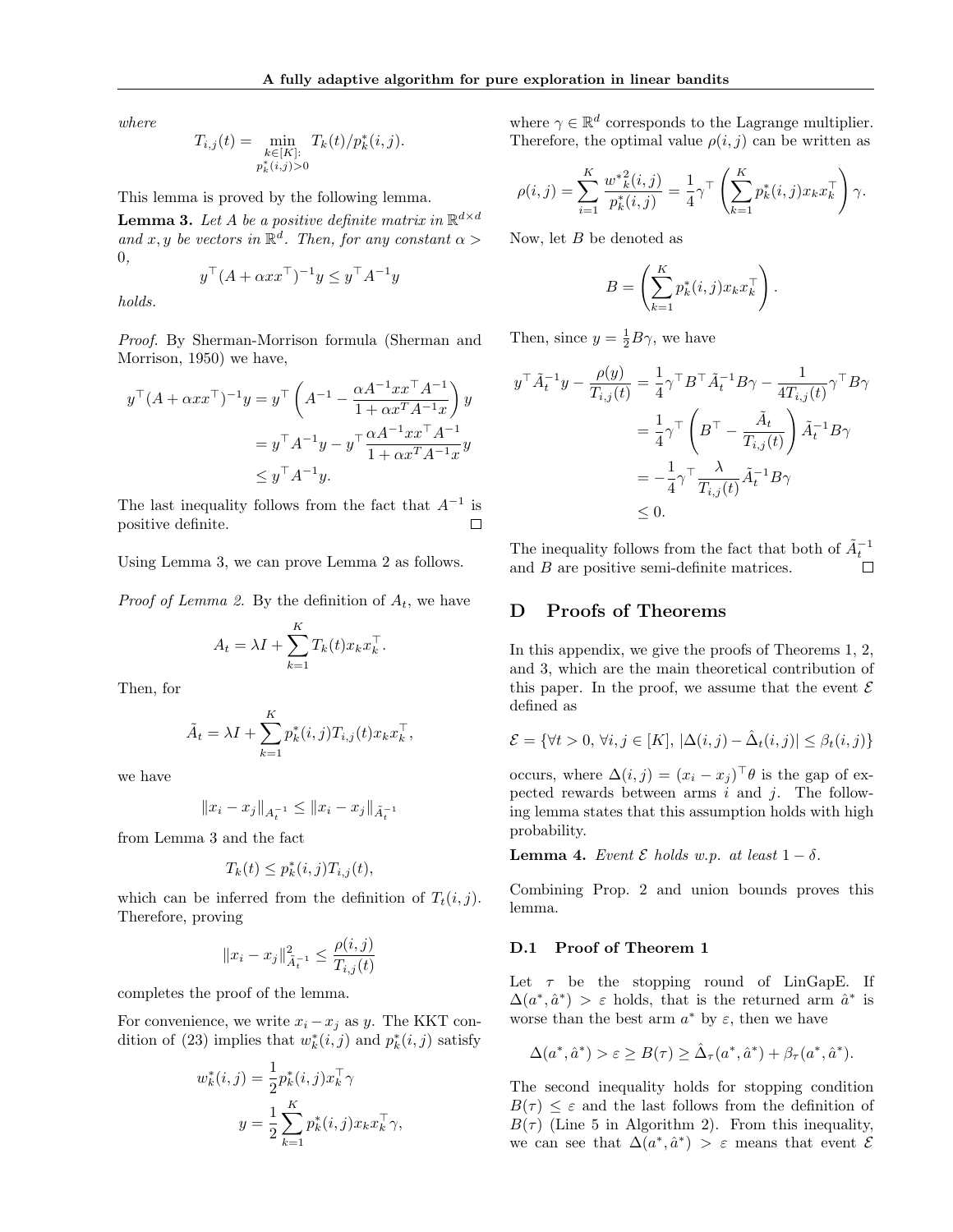does not occur. Thus, the probability that LinGapE returns such arms is

$$
\mathbb{P}[\Delta(a^*, \hat{a}_\tau) > \varepsilon] \le \mathbb{P}[\bar{\mathcal{E}}] = 1 - \mathbb{P}[\mathcal{E}] \le \delta,
$$

where  $\bar{\mathcal{E}}$  represents the complement of the event  $\mathcal{E}$ . The last inequality follows from Lemma 4. Therefore, we can conclude that the returned arm satisfies the condition (1).  $\Box$ 

#### D.2 Proofs of Theorems 2 and 3

We prove Theorems 2 and 3 by combining Lemma 2 with following lemmas.

**Lemma 5.** *Under event*  $\mathcal{E}$ ,  $B(t)$  *is bounded as follows. If*  $i_t$  *or*  $j_t$  *is the best arm, then* 

$$
B(t) \leq \min(0, -(\Delta_{i_t} \vee \Delta_{j_t}) + \beta_t(i_t, j_t)) + \beta_t(i_t, j_t).
$$

*Otherwise, we have*

$$
B(t) \leq \min(0, -(\Delta_{i_t} \vee \Delta_{j_t}) + 2\beta_t(i_t, j_t)) + \beta_t(i_t, j_t),
$$

*where*  $a \vee b = \max(a, b)$ *.* 

*Proof.* First, we consider the case where either arm *i<sup>t</sup>* or  $j_t$  is the best arm  $a^*$ . Since arm  $i_t$  is the estimated best arm (Line 3 in Algorithm 2), we have

$$
\hat{\Delta}_t(j_t, i_t) = (x_{j_t} - x_{i_t})^\top \theta_t^{\lambda} \le 0.
$$
\n(24)

Thus,  $B(t)$  is bounded by

$$
B(t) = \hat{\Delta}(j_t, i_t) + \beta_t(i_t, j_t) \leq \beta_t(i_t, j_t). \tag{25}
$$

Therefore, it is sufficient to show

$$
B(t) \leq -(\Delta_{i_t} \vee \Delta_{j_t}) + 2\beta_t(i_t, j_t). \tag{26}
$$

If  $i_t = a^*$ , then

$$
\left(\Delta_{i_t} \vee \Delta_{j_t}\right) = \Delta_{j_t} \tag{27}
$$

follows from the definition of  $\Delta_a$  in (14). In this case,  $B(t)$  is bounded as

$$
B(t) \stackrel{\text{(a)}}{=} \hat{\Delta}_t(j_t, i_t) + \beta_t(i_t, j_t)
$$
  
\n
$$
\stackrel{\text{(b)}}{\leq} \Delta(j_t, i_t) + 2\beta_t(i_t, j_t)
$$
  
\n
$$
\stackrel{\text{(c)}}{=} -\Delta_{j_t} + 2\beta_t(i_t, j_t)
$$
  
\n
$$
\stackrel{\text{(d)}}{=} -(\Delta_{i_t} \vee \Delta_{j_t}) + 2\beta_t(i_t, j_t),
$$

where  $(a)$ ,  $(b)$ ,  $(c)$  and  $(d)$  follow from the definition of  $B(t)$ , event  $\mathcal{E}$ , definition of  $\Delta_a$  and (14), respectively.

On the other hand, in the case where  $j_t = a^*$ , we have

$$
(\Delta_{i_t} \vee \Delta_{j_t}) = \Delta_{i_t}.
$$
\n(28)

In this case, the upper bound of  $B(t)$  is derived as

$$
B(t) \stackrel{\text{(a)}}{\leq} \beta_t(i_t, j_t)
$$
  
\n
$$
\stackrel{\text{(b)}}{\leq} -\hat{\Delta}_t(j_t, i_t) + \beta_t(i_t, j_t)
$$
  
\n
$$
\stackrel{\text{(c)}}{\leq} -\Delta(j_t, i_t) + 2\beta_t(i_t, j_t)
$$
  
\n
$$
\stackrel{\text{(d)}}{=} -(\Delta_{i_t} \vee \Delta_{j_t}) + 2\beta_t(i_t, j_t),
$$

where  $(a)$ ,  $(b)$ ,  $(c)$  and  $(d)$  follow from  $(25)$ ,  $(24)$ , event  $\mathcal{E}$ , and (28), respectively.

Therefore, in both cases, (26) holds, which completes the proof of the first inequality in Lemma 5.

Next, we prove the second inequality, which holds when neither  $i_t \neq a^*$  nor  $j_t \neq a^*$ . Again, with (25), it is sufficient to prove

$$
B(t) \le -(\Delta_{i_t} \vee \Delta_{j_t}) + 3\beta_t(i_t, j_t). \tag{29}
$$

Since  $j_t \neq a^*$ ,

$$
\hat{\Delta}_t(a^*, i_t) + \beta_t(a^*, i_t) \le \hat{\Delta}_t(j_t, i_t) + \beta_t(j_t, i_t). \tag{30}
$$

follows from the definition of  $j_t$  (Line 4 in Algorithm 2). Thus, we have

$$
\beta_t(i_t, j_t) \stackrel{\text{(a)}}{\geq} \hat{\Delta}_t(j_t, i_t) + \beta_t(j_t, i_t)
$$
  
\n
$$
\stackrel{\text{(b)}}{\geq} \hat{\Delta}_t(a^*, i_t) + \beta_t(a^*, i_t)
$$
  
\n
$$
\stackrel{\text{(c)}}{\geq} \Delta(a^*, i_t), \tag{31}
$$

where (a), (b) and (c) follow from  $(24)$ ,  $(30)$ , event  $\mathcal{E}$ , respectively. By using  $(31)$  and event  $\mathcal{E}$ , we have

$$
B(t) = \hat{\Delta}_t(j_t, i_t) + \beta_t(i_t, j_t)
$$
  
\n
$$
\leq \Delta(j_t, i_t) + 2\beta_t(i_t, j_t)
$$
  
\n
$$
= \Delta(j_t, a^*) + \Delta(a^*, i_t) + 2\beta_t(i_t, j_t)
$$
  
\n
$$
\leq -\Delta_{j_t} + 3\beta_t(i_t, j_t).
$$
 (32)

Moreover, from (25) and (31), we obtain

$$
B(t) \le 2\beta_t(i_t, j_t) \le -\Delta_{i_t} + 3\beta_t(i_t, j_t). \tag{33}
$$

Combining (32) and (33) yields (29), which was what we wanted.  $\Box$ 

Based on Lemmas 2 and 5, we can derive the following lemma, which is the essential part of the proofs of Theorems 2 and 3.

**Lemma 6.** Let  $\tau$  be the stopping time of  $LinGapE$ *when*  $a_t$  *is determined by* (12)*. Then, statement* 

$$
\tau \le H_{\varepsilon} C_{\tau}^2 + K \tag{34}
$$

*holds with probability at least*  $1-\delta$ *, where*  $C_n$  *is defined as* (3)*.*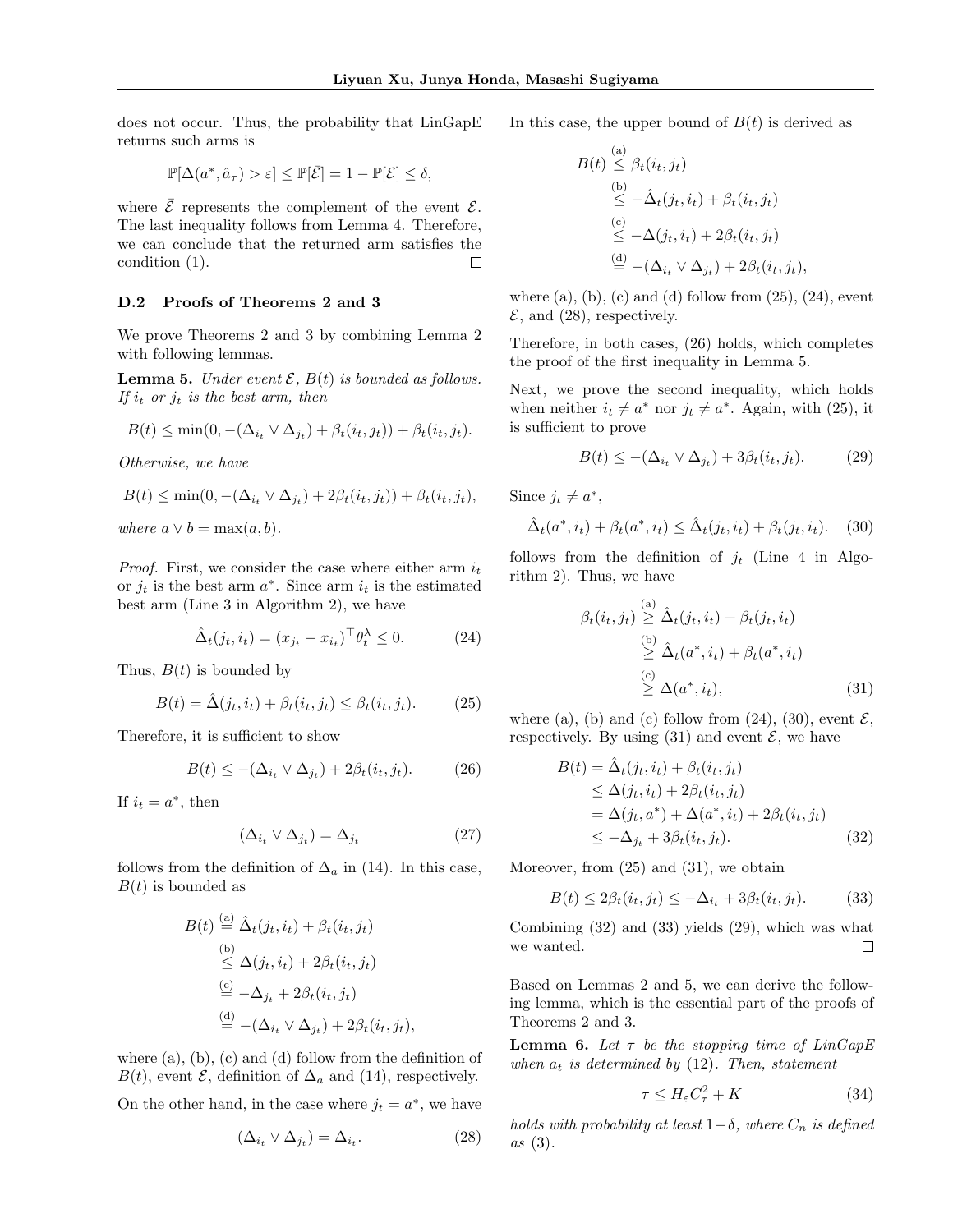*Proof.* From Lemma 4, it suffices to show the  $(34)$ holds in the case where event  $\mathcal E$  occurs. First we derive the upper bound of  $T_k(\tau)$ . Let  $\tilde{t} \leq \tau$  be the last round that arm  $k$  is pulled. Then,

$$
\min(0, -\Delta_k + 2\beta_{\tilde{t}-1}(i_{\tilde{t}-1}, j_{\tilde{t}-1})) + \beta_{\tilde{t}-1}(i_{\tilde{t}-1}, j_{\tilde{t}-1}))
$$
  
\n
$$
\geq B(\tilde{t}-1) \geq \varepsilon
$$

follows from Lemma 5 and the fact that stopping condition is not satisfied at the  $\tilde{t}$ -th round. Applying Lemma 2 yields

$$
T_{i_{\tilde{t}-1},j_{\tilde{t}-1}}(\tilde{t}-1) \le \frac{\rho(i_{\tilde{t}-1},j_{\tilde{t}-1})}{\max\left(\varepsilon,\frac{\varepsilon + \Delta_{i_{\tilde{t}-1}}}{3},\frac{\varepsilon + \Delta_{j_{\tilde{t}-1}}}{3}\right)^2}C_{\tilde{t}-1}^2,
$$

where  $C_t$  is defined in (3). Now, since arm  $k$  is pulled at  $\tilde{t}$ -th round,

$$
T_k(\tilde{t}-1) = p_k^*(i_{\tilde{t}-1}, j_{\tilde{t}-1}) T_{i_{\tilde{t}-1}, j_{\tilde{t}-1}}(\tilde{t}-1)
$$

holds by definition. Therefore,  $T_k(\tau)$  can be bounded as

$$
T_k(\tau) = T_k(\tilde{t} - 1) + 1
$$
  
\n
$$
= p_k^*(i_{\tilde{t}-1}, j_{\tilde{t}-1}) T_{i_{\tilde{t}-1}, j_{\tilde{t}-1}}(\tilde{t} - 1) + 1
$$
  
\n
$$
\leq \max_{i,j \in [K]} p_k^*(i, j) T_{i,j}(\tilde{t} - 1) + 1
$$
  
\n
$$
\leq \frac{p_k^*(i_{\tilde{t}-1}, j_{\tilde{t}-1}) \rho(i_{\tilde{t}-1}, j_{\tilde{t}-1})}{\max \left(\varepsilon, \frac{\varepsilon + \Delta_{i_{\tilde{t}-1}}}{3}, \frac{\varepsilon + \Delta_{j_{\tilde{t}-1}}}{3}\right)^2} C_{\tilde{t}-1}^2 + 1
$$
  
\n
$$
\leq \max_{i,j \in [K]} \frac{p_k^*(i, j) \rho(i, j)}{\max \left(\varepsilon, \frac{\varepsilon + \Delta_i}{3}, \frac{\varepsilon + \Delta_j}{3}\right)^2} C_\tau^2 + 1.
$$

Since  $\sum_{k=1}^{K} T_k(\tau) = \tau$ , summing up the upper bound of  $T_k(t)$  above yields

$$
\tau \le H_{\varepsilon} C_{\tau}^2 + K.
$$

Now, we can complete the proofs by bounding  $C_{\tau}$  in (34) by the following proposition.

Proposition 3. *(Abbasi-Yadkori et al., 2011, Lemma 10) Let the maximum l*<sup>2</sup> *norm of features be denoted* as *L.* Then,  $\det(A_n^{\lambda})$  *is bounded as* 

$$
\det(A_n^{\lambda}) \le (\lambda + nL^2/d)^d.
$$

*Proof of Theorem 2.* From Proposition 3, we have

$$
C_{\tau} = R \sqrt{2 \log \frac{K^2 \det(A_t)^{\frac{1}{2}} \det(\lambda I)^{-\frac{1}{2}}}{\delta}} + \lambda^{\frac{1}{2}} S
$$
  

$$
\leq R \sqrt{2 \log \frac{K^2}{\delta} + d \log \left(1 + \frac{\tau L^2}{\lambda d}\right)} + \lambda^{\frac{1}{2}} S
$$
  

$$
\leq 2R \sqrt{2 \log \frac{K^2}{\delta} + d \log \left(1 + \frac{\tau L^2}{\lambda d}\right)}.
$$

The second inequality follows from condition  $\lambda \leq$  $\frac{2R^2}{S^2}$  log  $\frac{K^2}{\delta}$ . Therefore, using Lemma 6, we have

$$
\tau \le H_{\varepsilon} C_{\tau}^2 + K
$$
  
 
$$
\le 4H_{\varepsilon} R^2 \left( 2 \log \frac{K^2}{\delta} + d \log \left( 1 + \frac{\tau L^2}{\lambda d} \right) \right) + K.
$$

Let  $\tau'$  a parameter satisfying

$$
\tau = 4H_{\varepsilon}R^2 \left(2\log\frac{K^2}{\delta} + d\log\left(1 + \frac{\tau'L^2}{\lambda d}\right)\right) + K.\tag{35}
$$

Then,  $\tau' \leq \tau$  holds.

For *N* defined as

$$
N = 8H_{\varepsilon}R^2\log\frac{K^2}{\delta} + K,
$$

we have

 $\Box$ 

$$
\tau' \leq \tau
$$
  
=  $4H_{\varepsilon}R^2d \log \left(1 + \frac{\tau'L^2}{\lambda d}\right) + N$   

$$
\leq 4H_{\varepsilon}R^2\sqrt{dL^2\tau'/\lambda} + N.
$$

By solving this inequality, we obtain

$$
\sqrt{\tau'} \le 4H_{\varepsilon}R^2\sqrt{dL^2/\lambda} + \sqrt{16H_{\varepsilon}^2R^4dL^2\tau'/\lambda + N^2}
$$
  

$$
\le 2\sqrt{16H_{\varepsilon}^2R^4dL^2/\lambda + N^2}.
$$

Let *M* be the right hand side of the inequality:

$$
M=2\sqrt{16H_{\varepsilon}^2R^4dL^2/\lambda+N^2}.
$$

Then, using this upper bound of  $\tau'$  in (35) yields

$$
\tau \leq K + 8H_{\varepsilon}R^2 \log \frac{K^2}{\delta} + C(H_{\varepsilon}, \delta),
$$

where  $C(H_{\varepsilon}, \delta)$  is denoted as

$$
C(H_{\varepsilon}, \delta) = 4H_{\varepsilon} R^2 d \log \left( 1 + \frac{M^2 L^2}{\lambda d} \right) \qquad (36)
$$

$$
= \mathcal{O}\left( H_{\varepsilon} \log \left( H_{\varepsilon} \log \frac{1}{\delta} \right) \right)
$$

 $\Box$ 

*Proof of Theorem 3.* By Prop. 3, we have

$$
C_{\tau} \le R \sqrt{2 \log \frac{K^2}{\delta} + d \log \left(1 + \frac{\tau L^2}{\lambda d}\right)} + \lambda^{\frac{1}{2}} S.
$$